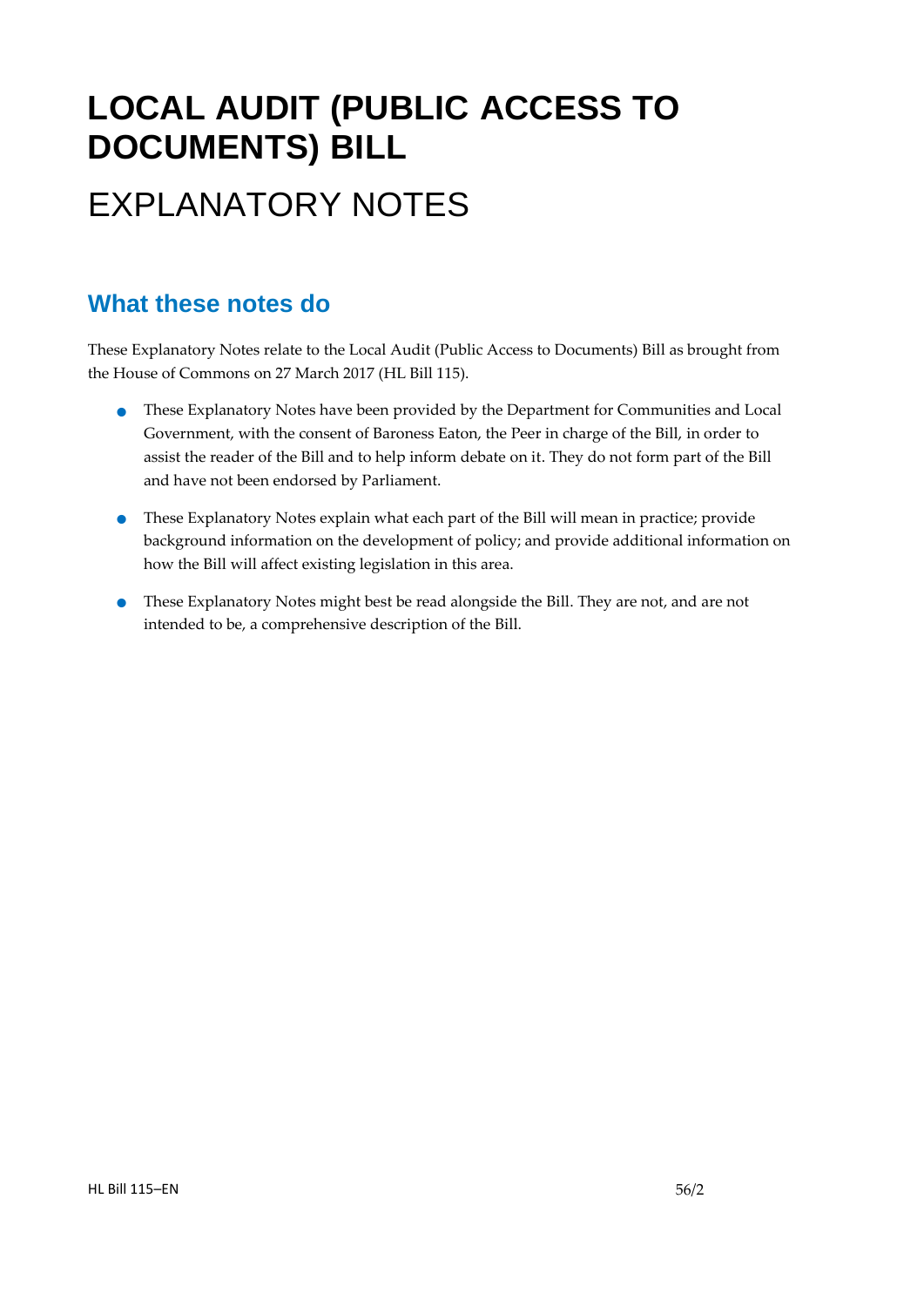## **Overview of the Bill**

- 1 Section 26 of the Local Audit and Accountability Act 2014 ("the Act") provides "any persons interested" with the right for six weeks to inspect a wide range of the most recent accounts related documentation of relevant authorities (except Health Bodies) listed in Schedule 2 of the Act, and make copies of any part of those accounting records or related documents. This provision differs from section 25 of the Act which gives local electors the right, at any time, to inspect and make copies of specified accounts documents for their local authority. Under both rights, inspection is free and can be requested at any reasonable time, but authorities may charge a "reasonable sum" for supplying copies.
- 2 Paragraph 4.11 of the December 2014 summary of responses and government response to the consultation on the Future of Local Audit<sup>1</sup> states that the "Government believes that journalists should also be able to inspect accounts and information, in the interests of local people, and therefore intends to legislate at the earliest opportunity to ensure that the definition of persons interested (see section 26 of the Act) is wide enough to enable this".
- 3 "Interested person" is a broader term than local government elector, but previous case law suggests that it is not so broad as to cover journalists without their having another "interest" in the local authority e.g. by also being a ratepayer in the authority's area – see R. (on the application of HTV Ltd) v Bristol City Council [2004] EWHC 1219 (Admin). The rights of interested persons are more limited than a local government elector in the sense that those which are not also local government electors cannot question the auditor nor make an objection to the accounts.
- 4 The Bill seeks to extend the right of inspection in section 26(1) of the Act to be available to journalists, including "citizen journalists", that is, bloggers and others who scrutinise local authorities but who may not be accredited members of the press nor local government electors. This seeks to enable them to access a wide range of accounting material in order to report and publish their findings so that it is available to local electors in an area, with the aim of providing them with information that will enable them better to hold their local council to account.
- 5 The Bill makes provision for the commitment made in the government consultation referred to in paragraph 2 above. The overall aim of the Bill is to aid greater local town hall transparency and openness.

## **Territorial Extent and Application**

- 6 The Bill extends to England and Wales but the provisions apply only to relevant authorities that are generally in England.
- 7 A list of the "relevant authorities" for these purposes can be found in Schedule 2 to the Act.

## **Commentary on provisions of Bill**

8 Clause 1 amends section 26(1) of the Act (inspection of documents etc.) by amending the definition of interested person to include journalists and citizen journalists in relation to the

*These Explanatory Notes relate to the Local Audit (Public Access to Documents) Bill as brought from the House of Commons on 27 March 2017 (HL Bill 115)* 

<sup>1</sup> https://www.gov.uk/government/uploads/system/uploads/attachment\_data/file/383694/Future\_o f\_Local\_Audit\_Consultation\_Summary\_and\_Response.pdf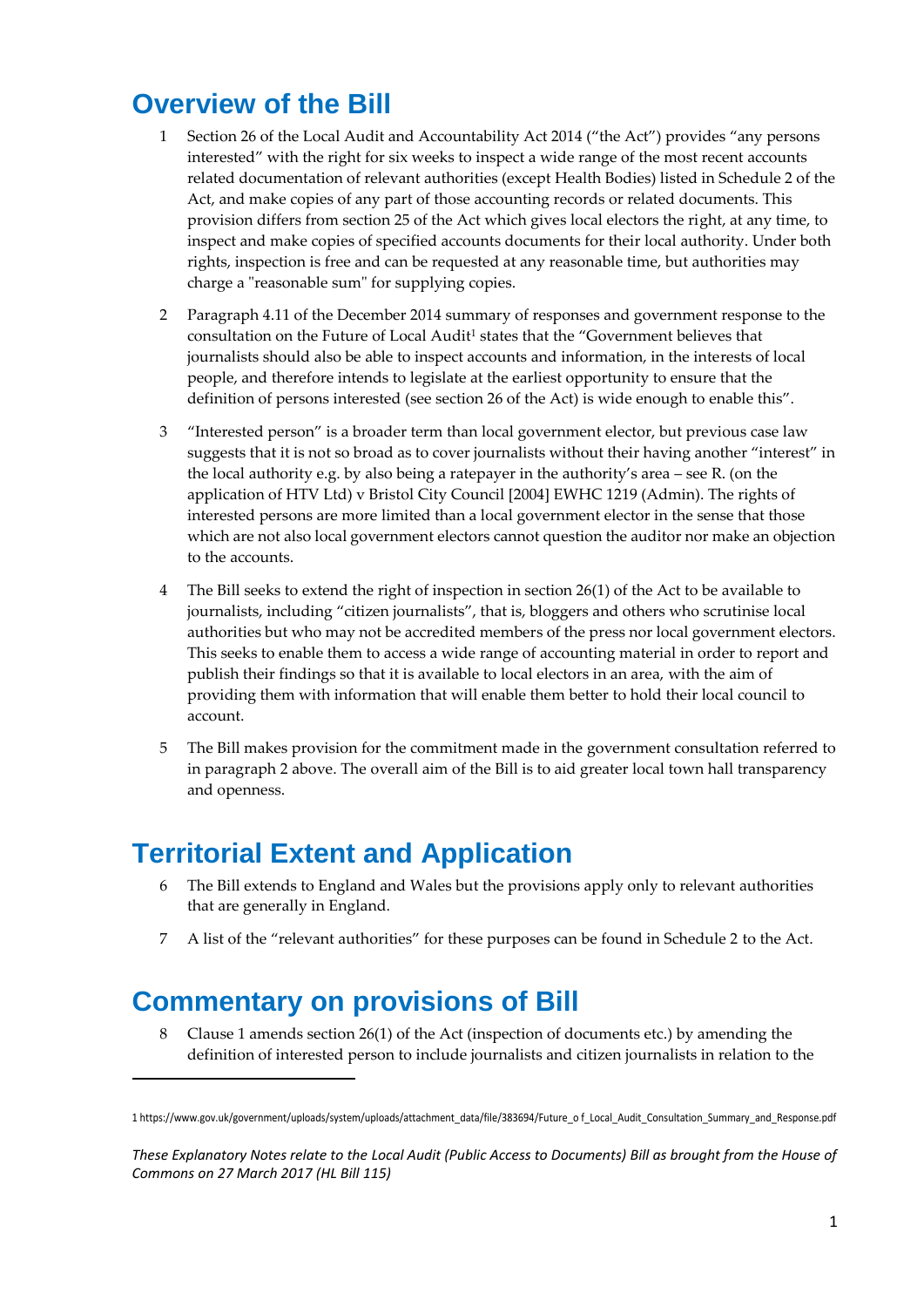requirement for relevant authorities (other than health service bodies), as defined in the Act, to make available for inspection the accounting records and supporting documents for such an authority for the audit year and make copies of those documents.

9 Subsection (3) of clause 1 will insert a definition of the term of journalist as it applies to section 26(1) of the Act. The concept of journalistic material already appears in legislation and, when coupled with the term 'publication', distinguishes a journalist from a person who works at a newspaper in another capacity or a student producing articles as part of their coursework.

#### **Commencement**

10 The Bill provides that its provisions come into force at the end of two months beginning with the day on which it is passed.

## **Financial implications of the Bill**

11 The cost of providing copies associated with additional requests for documentation from journalists can be met by the authority being able to charge for providing the information.

#### **Impact Assessment**

12 As the Bill does not regulate or deregulate business, and the Bill will not affect the ability of local authorities to charge for the cost of supplying copies of the information, no Impact Assessment has been provided.

## **Compatibility with the European Convention on Human Rights**

13 In the Government's view the Bill is compatible with the European Convention on Human Rights.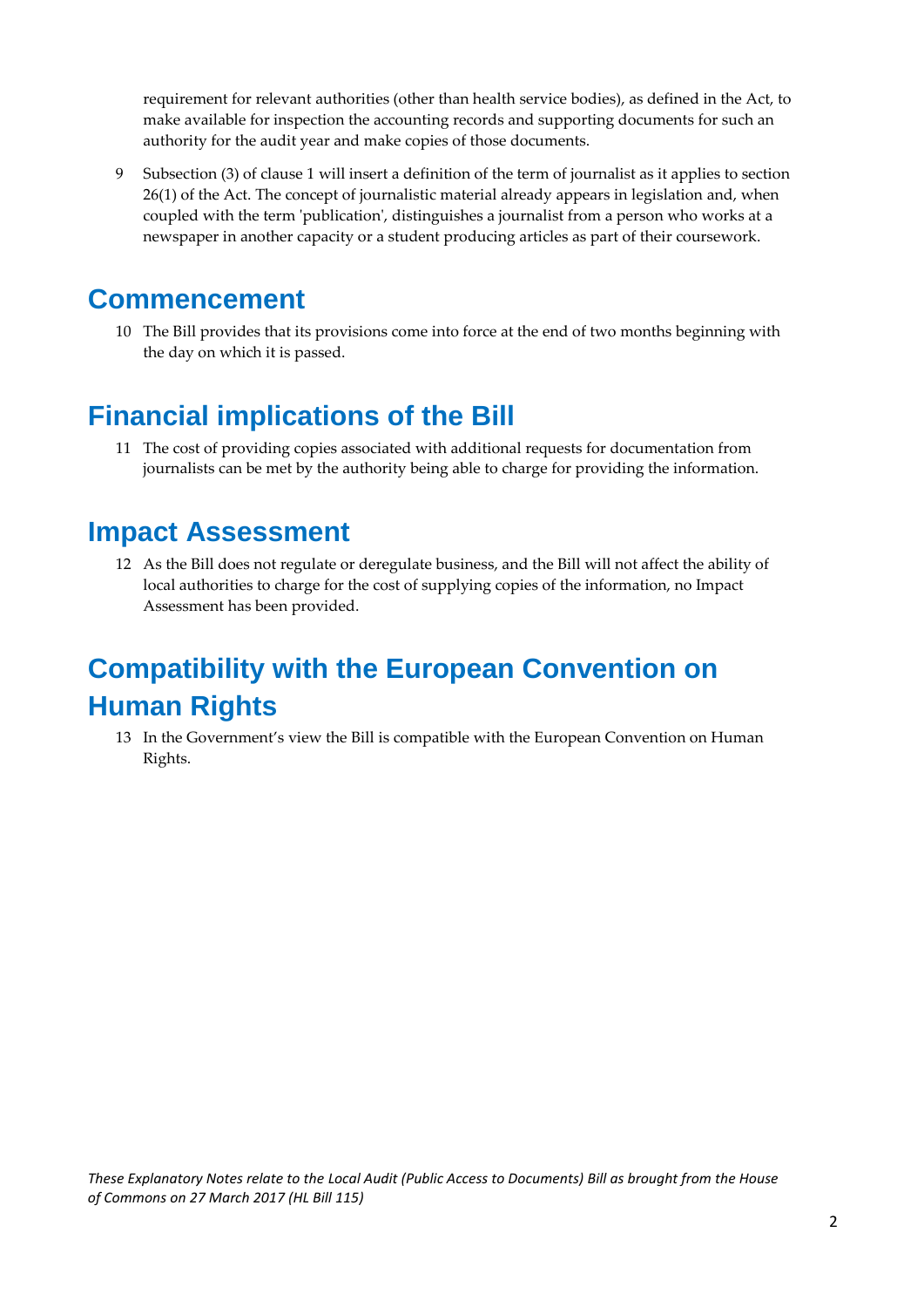*These Explanatory Notes relate to the Local Audit (Public Access to Documents) Bill as brought from the House of Commons on 27 March 2017 (HL Bill 115)*